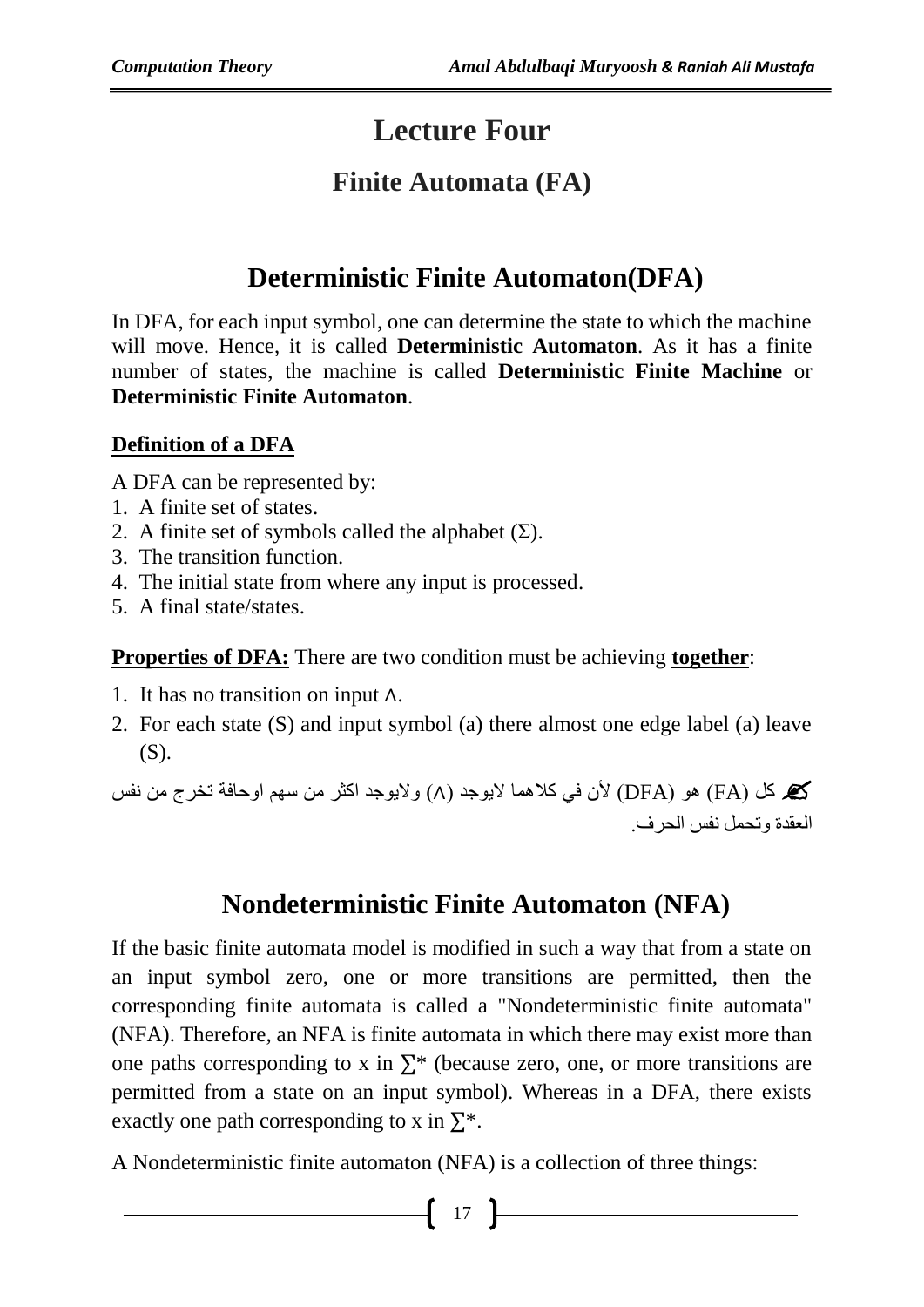- 1. A finite set of states with one start state and some final states.
- 2. An alphabet  $\Sigma$  of possible input letters.
- 3. A finite set of transitions that describe how to proceed from each state to other states along edges labeled with letters of the alphabet, where we allow the possibility of more than one edge with the same label from any state and some states for which certain input letters have no edge.

**Properties of NFA:** One or both of these conditions must be achieve:

- 1- It has transition on input ∧.
- 2- For each state (S) and input symbol (a) there almost more than one edge label  $(a)$  leave  $(S)$ .

*Example:* Draw Nondeterministic finite automaton (NFA) transition diagram for the following Regular Expressions (RE).

1- a



2- a\*



3-  $(a + b)$